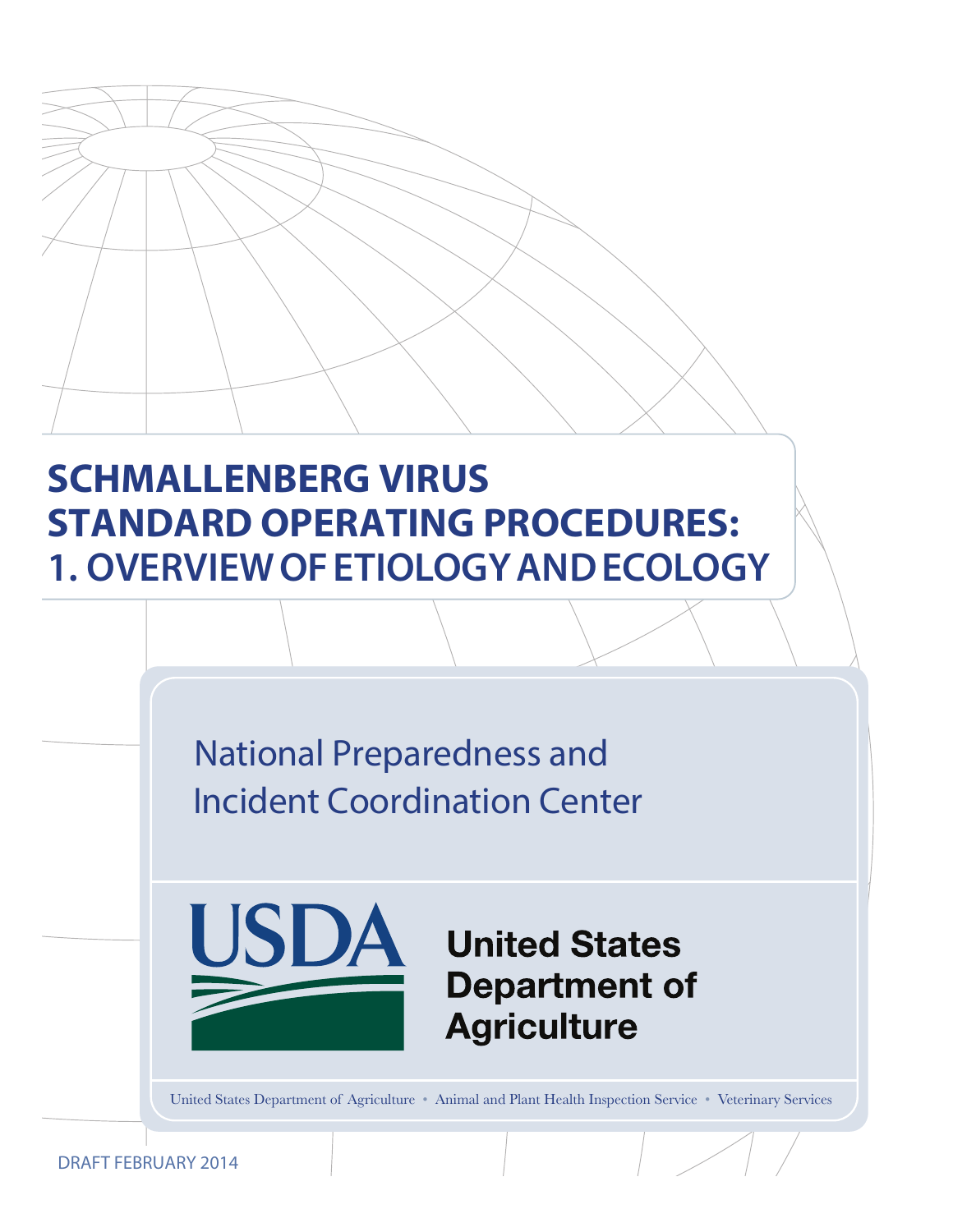| File name:      | SBV_EE_February 2014                                 | SOP number: 1.0            |
|-----------------|------------------------------------------------------|----------------------------|
|                 | Lead section: Preparedness and Incident Coordination | Version number: 1.0        |
| Effective date: | February 2014                                        | Review date: February 2016 |

These National Preparedness and Incident Coordination Center Standard Operating Procedures (SOPs) provide operational guidance for responding to an animal health emergency in the United States.

These draft SOPs are under ongoing review. This document was last updated in **February 2014.**  Please send questions or comments to:

National Preparedness and Incident Coordination Veterinary Services Animal and Plant Health Inspection Service U.S. Department of Agriculture 4700 River Road, Unit 41 Riverdale, Maryland 20737-1231 Telephone: (301) 851-3595 Fax: (301) 734-7817 E-mail: [FAD.PReP.Comments@aphis.usda.gov](mailto:FAD.PReP.Comments@aphis.usda.gov)

While best efforts have been used in developing and preparing this SOP, the U.S. Government, U.S. Department of Agriculture (USDA), and the Animal and Plant Health Inspection Service and other parties, such as employees and contractors contributing to this document, neither warrant nor assume any legal liability or responsibility for the accuracy, completeness, or usefulness of any information or procedure disclosed. The primary purpose of this SOP is to provide operational guidance to those government officials responding to an animal disease incident. It is only posted for public access as a reference.

This SOP may refer to links to various other Federal and State agencies and private organizations. These links are maintained solely for the user's information and convenience. If you link to such site, please be aware that you are then subject to the policies of that site. In addition, please note that USDA does not control and cannot guarantee the relevance, timeliness, or accuracy of these outside materials. Further, the inclusion of links or pointers to particular items in hypertext is not intended to reflect their importance, nor is it intended to constitute approval or endorsement of any views expressed, or products or services offered, on these outside websites, or the organizations sponsoring the websites.

Trade names are used solely for the purpose of providing specific information. Mention of a trade name does not constitute a guarantee or warranty of the product by USDA or an endorsement over other products not mentioned.

USDA prohibits discrimination in all its programs and activities on the basis of race, color, national origin, sex, religion, age, disability, political beliefs, sexual orientation, or marital or family status. (Not all prohibited bases apply to all programs.) Persons with disabilities who require alternative means for communication of program information (Braille, large print, audiotape, etc.) should contact USDA's TARGET Center at (202) 720-2600 (voice and telecommunications device for the deaf [TDD]).

To file a complaint of discrimination, write USDA, Director, Office of Civil Rights, Room 326-W, Whitten Building, 1400 Independence Avenue SW, Washington, DC 20250-9410 or call (202) 720-5964 (voice and TDD). USDA is an equal opportunity provider and employer.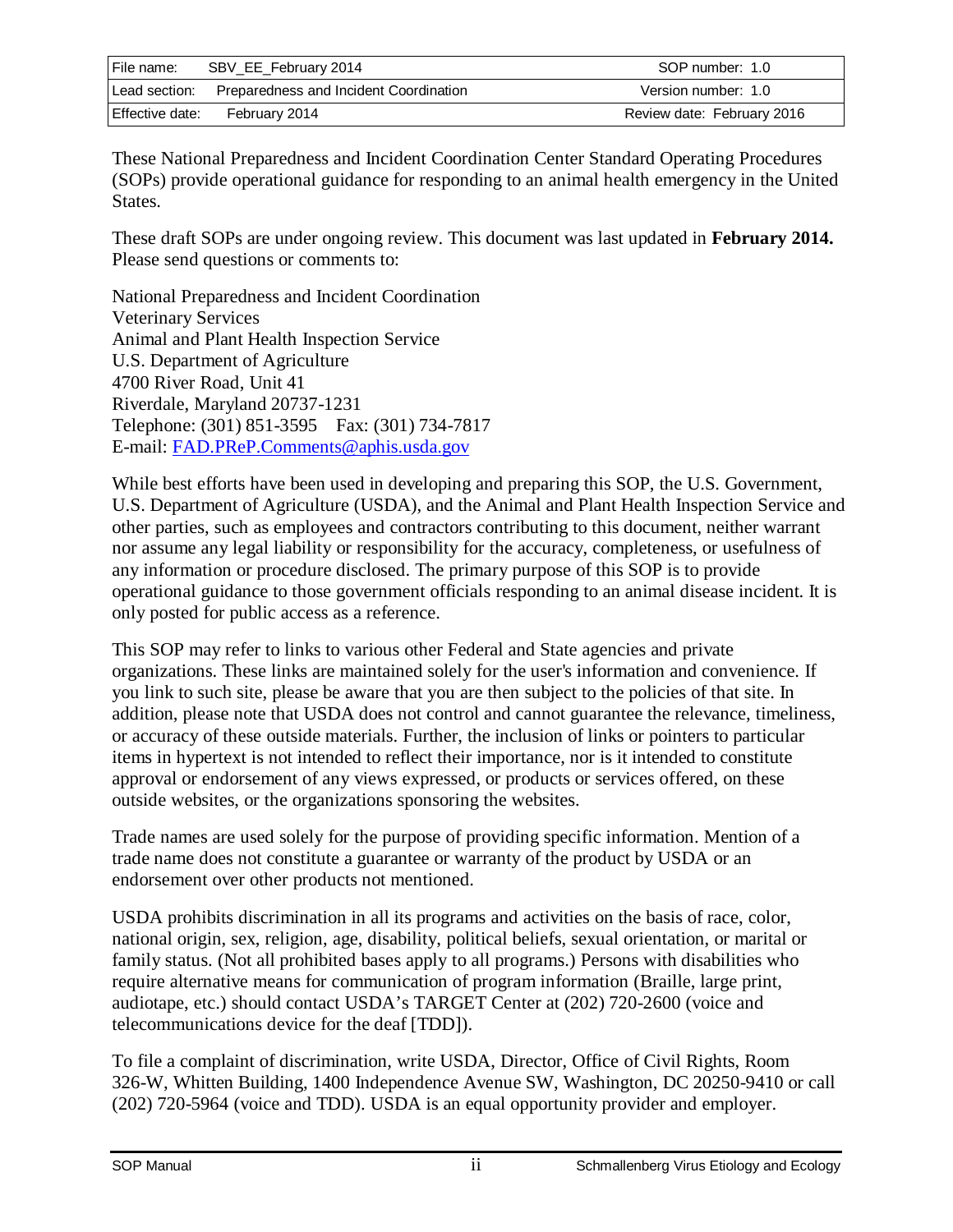

## **Contents**

| 1.1 |  |
|-----|--|
|     |  |
|     |  |
| 1.2 |  |
| 1.3 |  |
|     |  |
|     |  |
|     |  |
| 1.4 |  |
|     |  |
|     |  |
|     |  |
|     |  |
|     |  |
|     |  |
|     |  |
|     |  |
| 1.5 |  |
| 1.6 |  |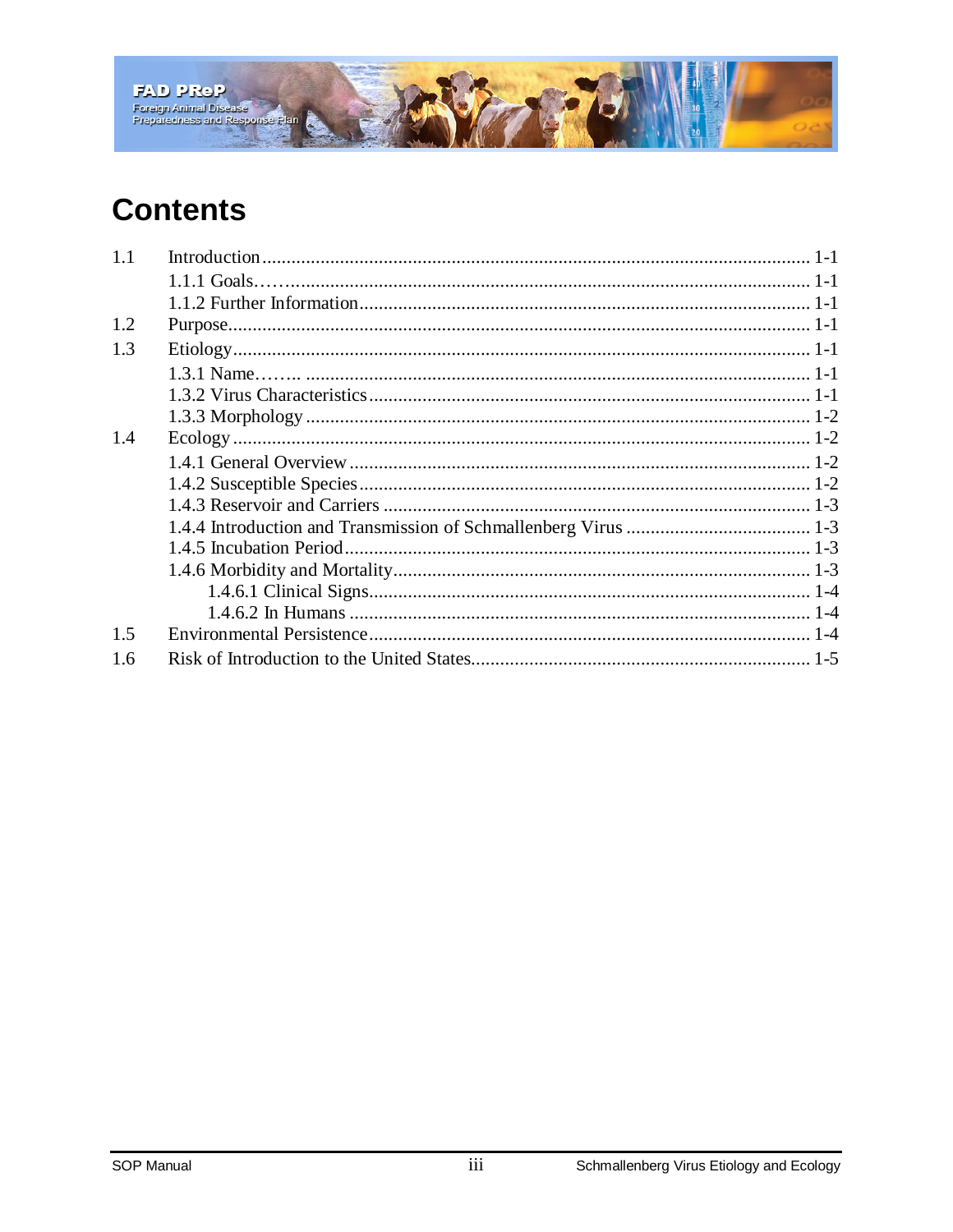## **Schmallenberg Virus Disease (SBV) Etiology and Ecology Quick Summary**

#### Disease

Schmallenberg virus.

#### Morbidity and Mortality

Morbidity can be high (up to 70 percent) in adult animals, but they experience only subclinical or non-specific signs of illness. High morbidity is seen in newborn animals, and mortality primarily results from aborted fetuses.

#### Susceptible Species

Domestic and wild ruminants are susceptible, such as cattle, sheep, goats, bison, and deer. Most affected animals have been sheep.

#### Zoonotic Potential

No evidence that SBV is zoonotic.

#### Reservoir Hosts

Not fully known; related viruses have many reservoirs in wildlife and livestock.

#### **Transmission**

SBV can be transmitted by insect vectors, most likely *Culicoides* midges or mosquitos, or vertically, from mother to fetus.

#### Persistence in the Environment

Viruses of the same family as SBV are vulnerable to bleach, detergents, chlorhexidine, alchohols, phenols, and heat; they do not persist in the environment for long.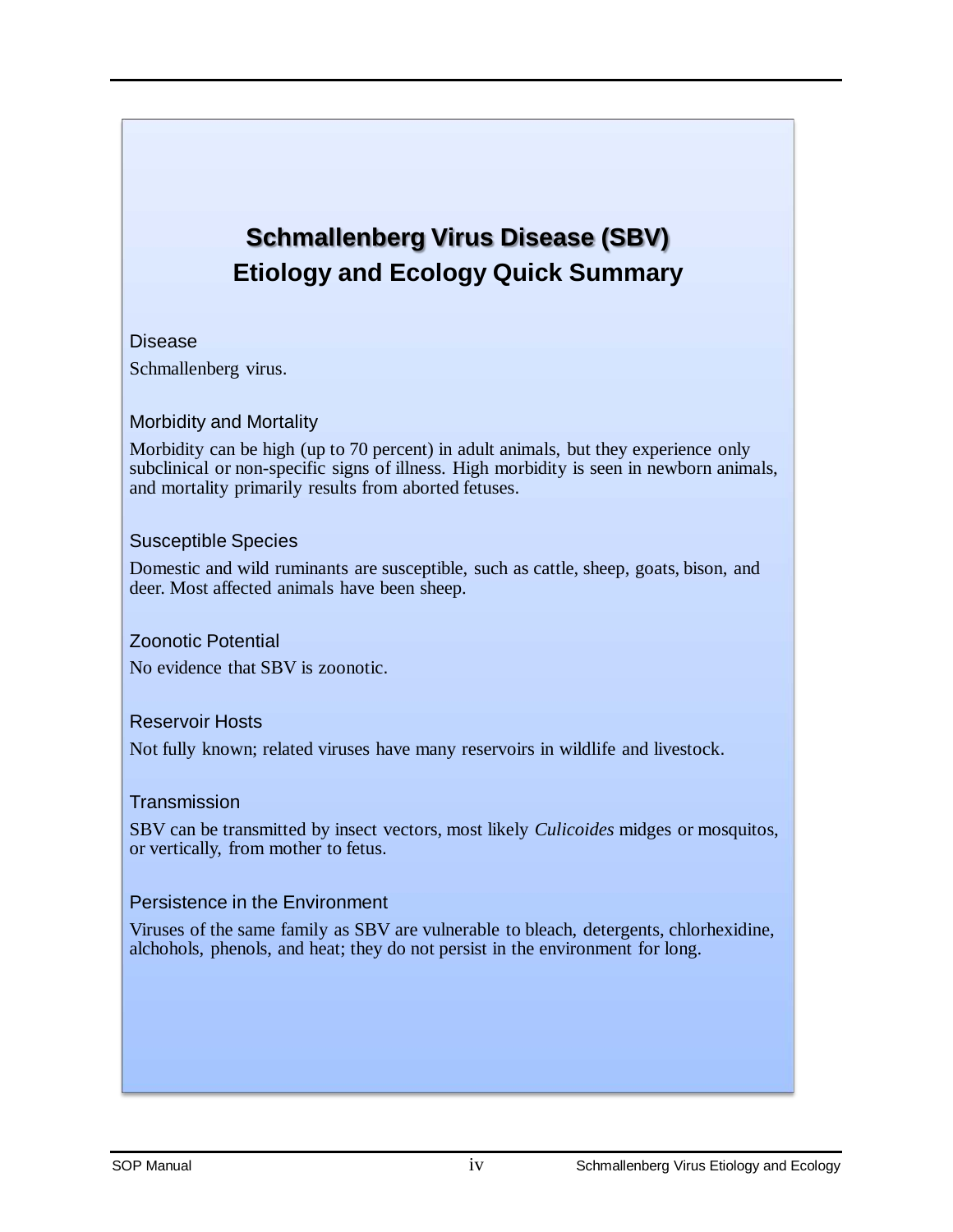### <span id="page-4-0"></span>**1.1 Introduction**

Beginning in August 2011, farmers and veterinarians in North Rhine-Westphalia, Germany and the Netherlands began noticing an unfamiliar disease in dairy cattle that presented as fever, anorexia, decreased milk production, and diarrhea. In November 2011, there was an increase in aborted fetuses and congenital abnormalities primarily in newborn lambs; calves and goat kids were also affected to a degree. Analysis of blood samples revealed high sequence similarity to viruses of the *Bunyaviridae* family, genus *Orthobunyavirus*, viruses known for being teratogenic. This agent was subsequently named Schmallenberg; it is not a threat to public health.

#### <span id="page-4-1"></span>1.1.1 Goals

As a preparedness goal, the Animal and Plant Health Inspection Service (APHIS) will provide etiology and ecology summaries for Schmallenberg virus, and update these summaries at regular intervals.

As a response goal, stakeholders will have a common set of etiology and ecology definitions and descriptions, to ensure proper understanding of Schmallenberg when establishing or revising goals, objectives, strategies, and procedures.

#### <span id="page-4-2"></span>1.1.2 Further Information

This document is intended to be an overview, focusing on Schmallenberg virus (SBV) in domestic animal species. Additional resources on SBV, such as articles referenced in this SOP, are listed in Attachment 1.A.

For more information on emergency management and animal health, please go to: [http://www.aphis.usda.gov/animal\\_health/.](http://www.aphis.usda.gov/animal_health/)

Case definitions and laboratory guidance for SBV are available here: [http://www.aphis.usda.gov/animal\\_health/animal\\_diseases/schmallenberg/.](http://www.aphis.usda.gov/animal_health/animal_diseases/schmallenberg/) 

## <span id="page-4-3"></span>**1.2 Purpose**

This document provides responders and stakeholders with a common understanding of the disease agent.

## <span id="page-4-4"></span>**1.3 Etiology**

#### <span id="page-4-5"></span>1.3.1 Name

This emerging vector-borne virus of ruminants has been provisionally named "Schmallenberg," after the German town in which the first positive samples were identified.

#### <span id="page-4-6"></span>1.3.2 Virus Characteristics

Schmallenberg virus has been categorized as follows:

- Family: *Bunyaviridae*
	- Genus: *Orthobunyavirus*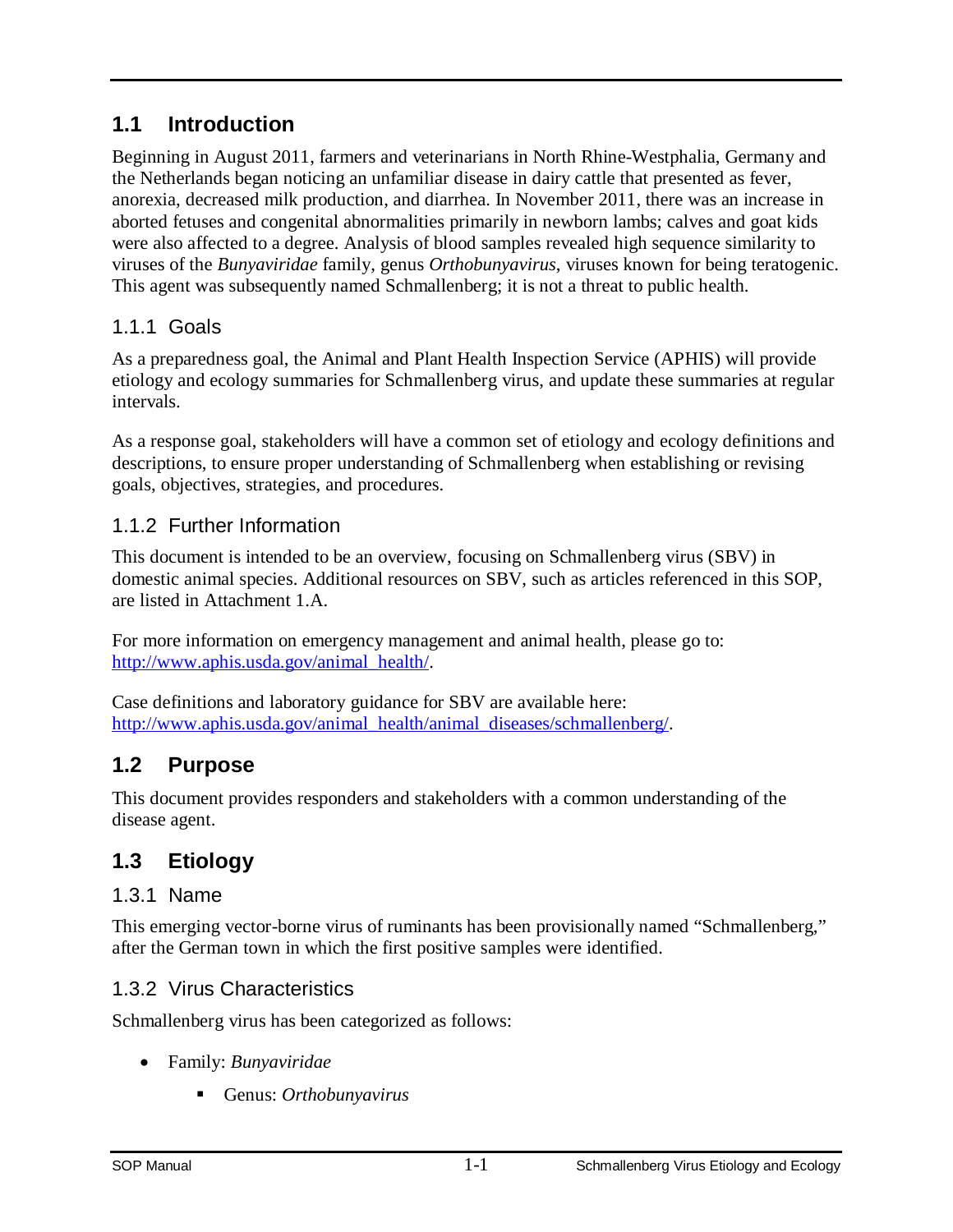- Serogroup: Simbu
- Genome characteristics: (-) ssRNA

Akabane, Aino, and Shamonda viruses are also members of the *Orthobunyavirus* genus, Simbu serogroup. Recent phylogenetic investigations suggest that SBV belongs to the Sathuperi virus species, and is likely an ancestor of Shamonda virus.<sup>[1](#page-5-4)</sup> *Bunyaviridae* is a very large family and includes other viruses as Crimean-Congo hemorrhagic fever virus and Rift Valley fever virus.<sup>[2](#page-5-5)</sup>

#### <span id="page-5-0"></span>1.3.3 Morphology

Like other members of the *Bunyaviridae* family, Schmallenberg is an enveloped virus with a segmented genome composed of single-stranded, negative-sense RNA. The three segments, designated large (L), medium (M), and small (S), code for at least 5 proteins. In general, the L segment codes for a polyprotein with replicase and transcriptase activity. The M segment encodes virion surface glycoproteins (G1 and G2) and a non-structural protein (NSm). Lastly, the S segment codes for the nucleocapsid  $(N)$  protein and another non-structural protein  $(NSS)$ .<sup>[3](#page-5-6)</sup> Genomic studies have revealed significant sequence homology between the S segments of Shamonda virus and SBV resulting in the tentative characterization of SBV as a Shamonda-like virus. $4$ 

## <span id="page-5-1"></span>**1.4 Ecology**

#### <span id="page-5-2"></span>1.4.1 General Overview

Members of the Simbu serogroup are distributed throughout Asia, Africa, the Middle East, and Australia. Prior to November 2011, Simbu serogroup viruses had not been detected in Europe. Cases have now been reported in countries including, but not limited to, Germany, the Netherlands, Belgium, the United Kingdom, Luxembourg, Italy, France, Spain, Switzerland, Austria, Ireland, Finland, Norway, Sweden, Poland, and Estonia.

### <span id="page-5-3"></span>1.4.2 Susceptible Species

SBV appears to cause disease in domestic and possibly wild ruminants. Cattle, sheep, and goats are susceptible. The large majority of affected animals are sheep. Bison are also susceptible and bison calves have been observed with teratogenic disease. Evidence of SBV infection has also been detected in wild British red deer (*Cervus elaphus*), fallow deer (*Dama dama*), roe deer (*Capreolus capreolus*), and Reeve's muntjac (*Muntiacus reevesi)*; whether wild ruminants

<span id="page-5-4"></span> $1$  Goller KV, Hoper D, Schirrmeier, Mettenleiter TC, Beer M. 2012. "Schmallenberg virus as possible ancestor of Shamonda virus." *Emerging Infectious Diseases*. 18(10): 1644-1646. <sup>2</sup> International Committee on Taxonomy of Viruses. 2011. Family *Bunyaviridae*. Available at [http://ictvonline.org/.](http://ictvonline.org/)   $\overline{a}$ 

<span id="page-5-5"></span>Accessed March 2012.

<span id="page-5-6"></span><sup>&</sup>lt;sup>3</sup> Saeed MF, Li L, Wang H, Weaver SC, Barrett ADT. 2001. "Phylogeny of the Simbu serogroup of the genus

<span id="page-5-7"></span>*Bunyavirus*." *Journal of General Virology.* 82: 2173 – 2181. 4 Hoffman B et al. 2012. "Novel *Orthobunyavirus* in Cattle, Europe, 2011." *Emerging Infectious Diseases.* 18(3):  $469 - 472.$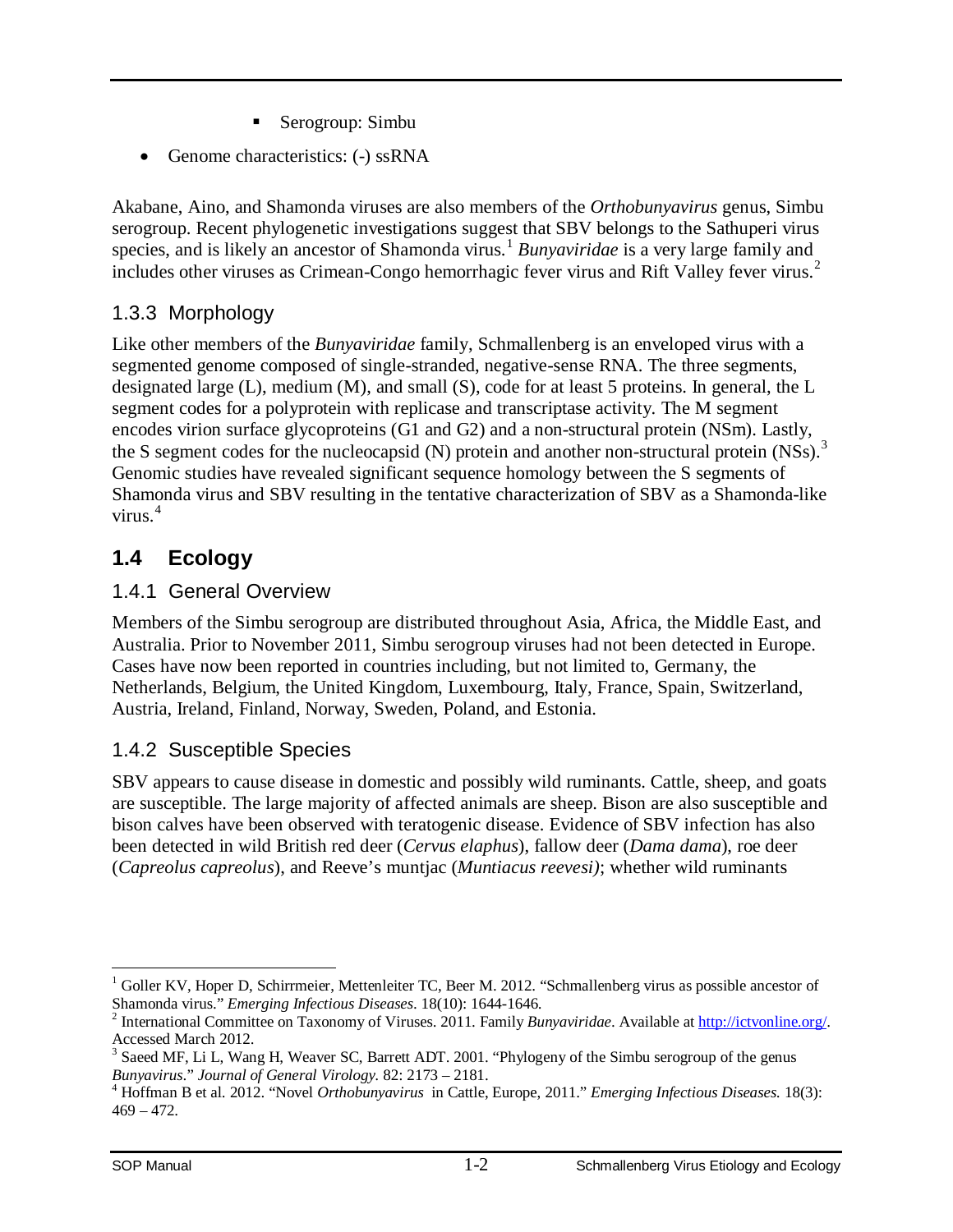experience clinical disease is unknown<sup>[5](#page-6-4)</sup>. Other potential susceptible wildlife include mouflon sheep (*Ovis aries*) and wild boar (*Sus scofra*).

### <span id="page-6-0"></span>1.4.3 Reservoir and Carriers

Preliminary experimental data have shown that the viremic period in cattle is short; three infected animals were negative 6 days post-inoculation. Information on reservoirs and carriers has not yet been established for Schmallenberg virus. However, orthobunyaviruses of the Simbu serogroup have a variety of reservoirs in both wildlife and livestock.

### <span id="page-6-1"></span>1.4.4 Introduction and Transmission of Schmallenberg Virus

The origin of Schmallenberg and its means of introduction to European domestic ruminants remain unknown. A vector-borne disease, it appears that Schmallenberg is predominately transmitted by *Culicoides* midges or mosquitoes (*Culicidae*). Thus far, two pools of midges, *C. obseletus* and *C. dewulfi,* tested positive for SBV via RT-PCR.[6](#page-6-5) *Culicoides* midges are widely distributed throughout the world in temperate and tropical climates. The spread of SBV through Europe has been rapid, similar to the 2006-2009 spread of bluetongue virus, which is also disseminated by a *Culicoides* vector.[7](#page-6-6) Vertical transmission, across the placenta, is also possible. Fetuses may be most vulnerable early in the pregnancy, as malformations to fetuses and newborns occur several months after an acute infection in the mother.<sup>[8](#page-6-7)</sup>

### <span id="page-6-2"></span>1.4.5 Incubation Period

According to experimental challenge trials, calves inoculated intravenously or subcutaneously were seropositive 2 to 5 days post-inoculation. The World Organization for Animal Health (OIE) additionally reports that in experiments with both adult cattle and sheep incubation time was 1 to 4 days and viremia lasted 1 to 5 days.<sup>[9](#page-6-8)</sup>

### <span id="page-6-3"></span>1.4.6 Morbidity and Mortality

Morbidity in adult animals may be inapparent or present with non-specific signs of illness. Recovery occurs within a few days for individual animals and within 2 to 3 weeks for the herd. Herd morbidity rates can be high (20 to 70 percent). Mortality appears to be mainly confined to aborted fetuses. Seroprevalence testing found detectable antibody levels in 70 to 100 percent of dairy cattle and sheep in the Netherlands.<sup>[10](#page-6-9)</sup>

<span id="page-6-4"></span><sup>&</sup>lt;sup>5</sup> Barlow A, Green P, Banham T, Healy N. 2013. "Serological confirmation of SBV infection in wild British deer". Veterinary Record. 172(16): 429.  $\overline{a}$ 

<span id="page-6-5"></span><sup>&</sup>lt;sup>6</sup> European Livestock Association. Belgium: Pools of Culicoides spp. found positive for Schmallenberg virus by RTqPCR. 2012a; accessed 14 March 2012.<br><sup>7</sup> Noad R, Brownlie J. 2013. "Schmallenberg virus: continuing a trend?" *Virus Adaptation and Treatment.* 5:11-19.

<span id="page-6-7"></span><span id="page-6-6"></span><sup>&</sup>lt;sup>8</sup> Wernike K, Hoffmann B, Beer M. 2013. Schmallenberg Virus. In: Roth JA, Richt JA, Morozov IA, editors. Vaccines and Diagnostics for Transboundary Animal Diseases. Basel, Switzerland: Karger.

<span id="page-6-9"></span><span id="page-6-8"></span> $^{9}$  OIE, 2013. "Schmallenberg Virus." Technical Factsheet. [www.oie.int.](http://www.oie.int/)<br><sup>10</sup> European Livestock Association. Antibodies against Schmallenberg virus [SBV] in 70 per cent of the dairy cattle population in the Netherlands. 2012b; accessed 14 March 2012.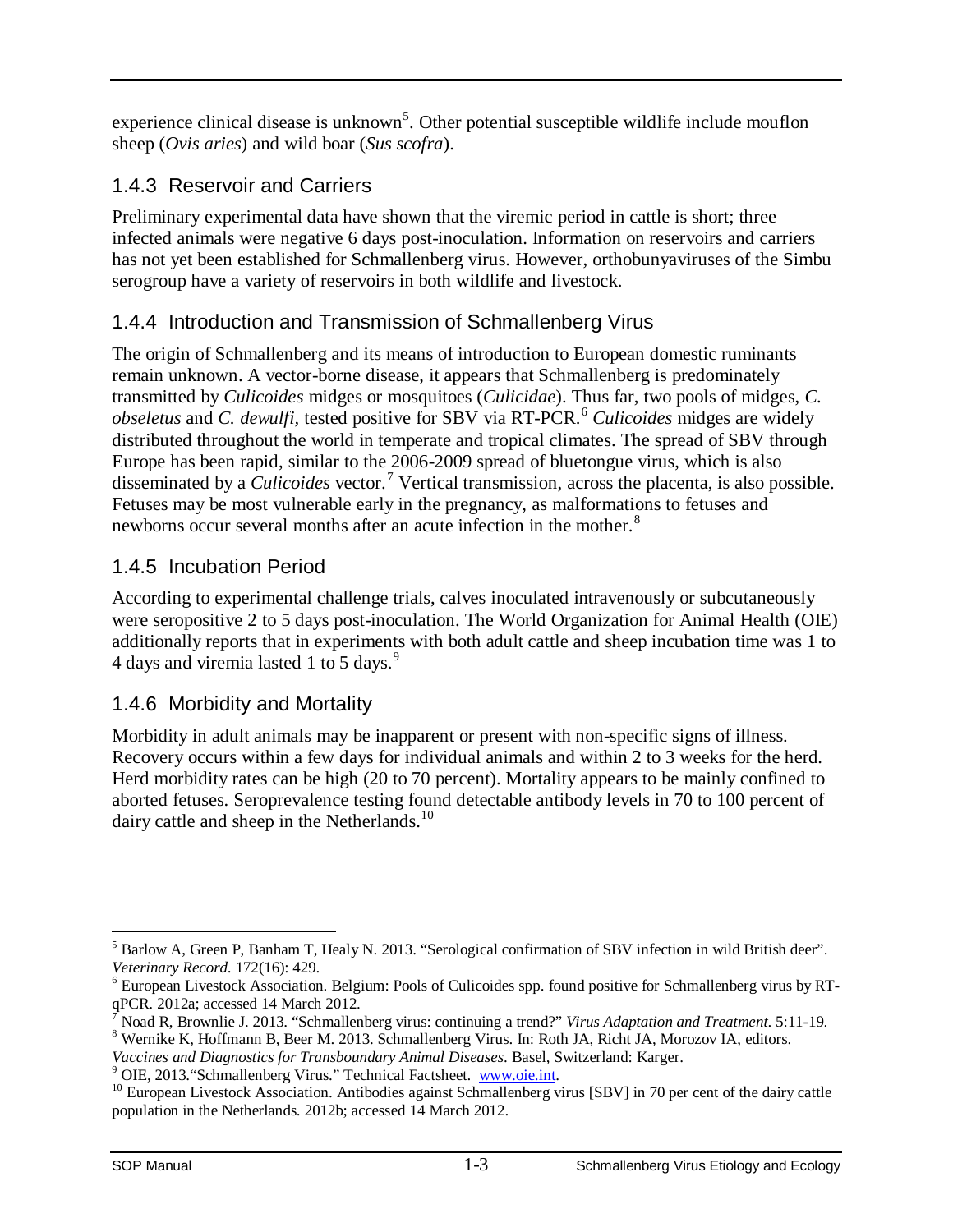#### <span id="page-7-0"></span>1.4.6.1 Clinical Signs

The primary signs of illness are fever, loss of appetite, reduced milk production, and in severe cases, diarrhea. These signs are very mild in sheep and goats, but more noticeable in adult cows.[11](#page-7-3) Illness lasts approximately one week. SBV (and other Simbu serogroup viruses) also induces malformations in fetuses, stillborn or newborn lambs, calves, and goat kids. Common malformations include severe arthrogryposis, torticollis, brachygnathia, hydroencephaly, ataxia, paralysis, muscle atrophy, joint malformations, scoliosis, behavioral abnormalities and blindness. Together these malformations have been designated arthrogryposis hydranencephaly syndrome (AHS). AHS occurs primarily in sheep and goats.

#### <span id="page-7-1"></span>1.4.6.2 In Humans

While some members of the Simbu serogroup are zoonotic (Oropouche virus and Iquitos virus) and do cause disease outbreaks in humans, there is no evidence that SBV is zoonotic and it is not a threat to public health. Akabane, Aino, and Shamonda viruses, with which it shares greatest sequence homology, only cause disease in livestock. The European Food Safety Authority  $(EFSA)$  considers the risk to be negligible.<sup>[12](#page-7-4)</sup> No zoonotic potential was found in epidemiological and virological studies of at-risk humans. [13](#page-7-5)

## <span id="page-7-2"></span>**1.5 Environmental Persistence**

*Bunyaviridae* are typically susceptible to common disinfectants like hypochlorite (bleach), detergents, chlorhexidine, alcohol and phenols. The following (Table 1) is from extrapolation of the California serogroup of Orthobunyaviruses.

| Action                   | Resistance                                                                                                       |
|--------------------------|------------------------------------------------------------------------------------------------------------------|
| Temperature              | Infectivity lost (or significantly reduced) at 50–60° C (122–<br>140° F) for at least 30 minutes.                |
| Chemicals/Disinfectants: | Susceptible to common disinfectants: 1% sodium<br>hypochlorite, 2% glutaraldehyde, 70% ethanol,<br>formaldehyde. |
| Survival                 | Does not survive outside the host or vector for long periods.                                                    |

|  |  | Table 1. Resistance to physical and chemical action of Schmallenberg virus |  |
|--|--|----------------------------------------------------------------------------|--|
|  |  |                                                                            |  |

Source: OIE. 2013. "Schmallenberg Virus" *Technical Factsheet*[. www.oie.int.](http://www.oie.int/)

 $11$  Doceul V, Lara E, Sailleau C, Belbis G, Richardson, J, Breard E, Viarogue C, Dominguez M, Hendrikx R,  $\overline{a}$ 

<span id="page-7-3"></span>Calavas D, Desprat A, Languille J, Comtet L, Pourquier P, Eleouet J, Delmas B, Marianneua P, Vitour D, Zientara S. 2013. "Epidemiology, molecular virology and diagnostics of Schmallenberg virus, an emerging orthobunyavirus in Europe." Veterinary Research. 44(31).

<span id="page-7-4"></span><sup>&</sup>lt;sup>12</sup> European Food Safety Authority (EFSA). "Schmallenberg" virus: likely epidemiological scenarios and data needs. Supporting Publications 2012:EN-241. [31 pp.]. Available online:

<span id="page-7-5"></span><http://www.efsa.europa.eu/en/supporting/doc/241e.pdf><br><sup>13</sup> OIE. 2013. "Schmallenberg Virus." Technical Factsheet. [www.oie.int](http://www.oie.int/)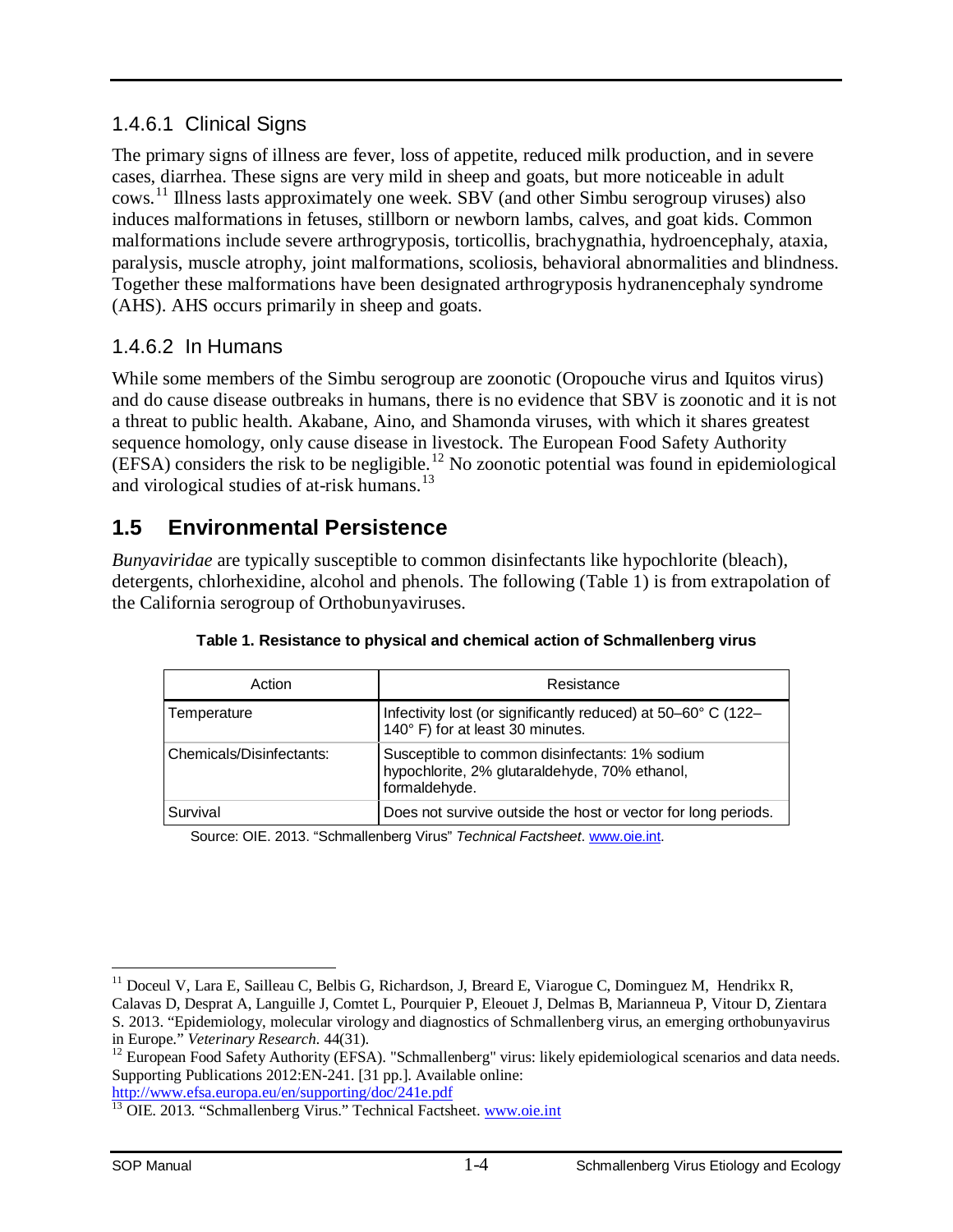### <span id="page-8-0"></span>**1.6 Risk of Introduction to the United States**

If SBV were introduced into the United States, it would spread rapidly and be difficult to control due to the lack of immunologic resistance in domestic ruminants and the abundance of potentially competent vectors. *Culicoides* species of midges do exist in the United States and are likely to be competent vectors for transmission of SBV. The European Food Safety Authority recently modeled the risk of spread to susceptible populations based on bluetongue virus serotype 8 (BTV-8) data. The model suggests that SBV distribution is more extensive than BTV-8, which, like SBV, is not currently found in the United States.

Existing import regulations, along with recently enacted restrictions on imports of live animals from the European Union (EU) and on germplasm from the EU and countries following EU legislation, help to protect the United States from SBV.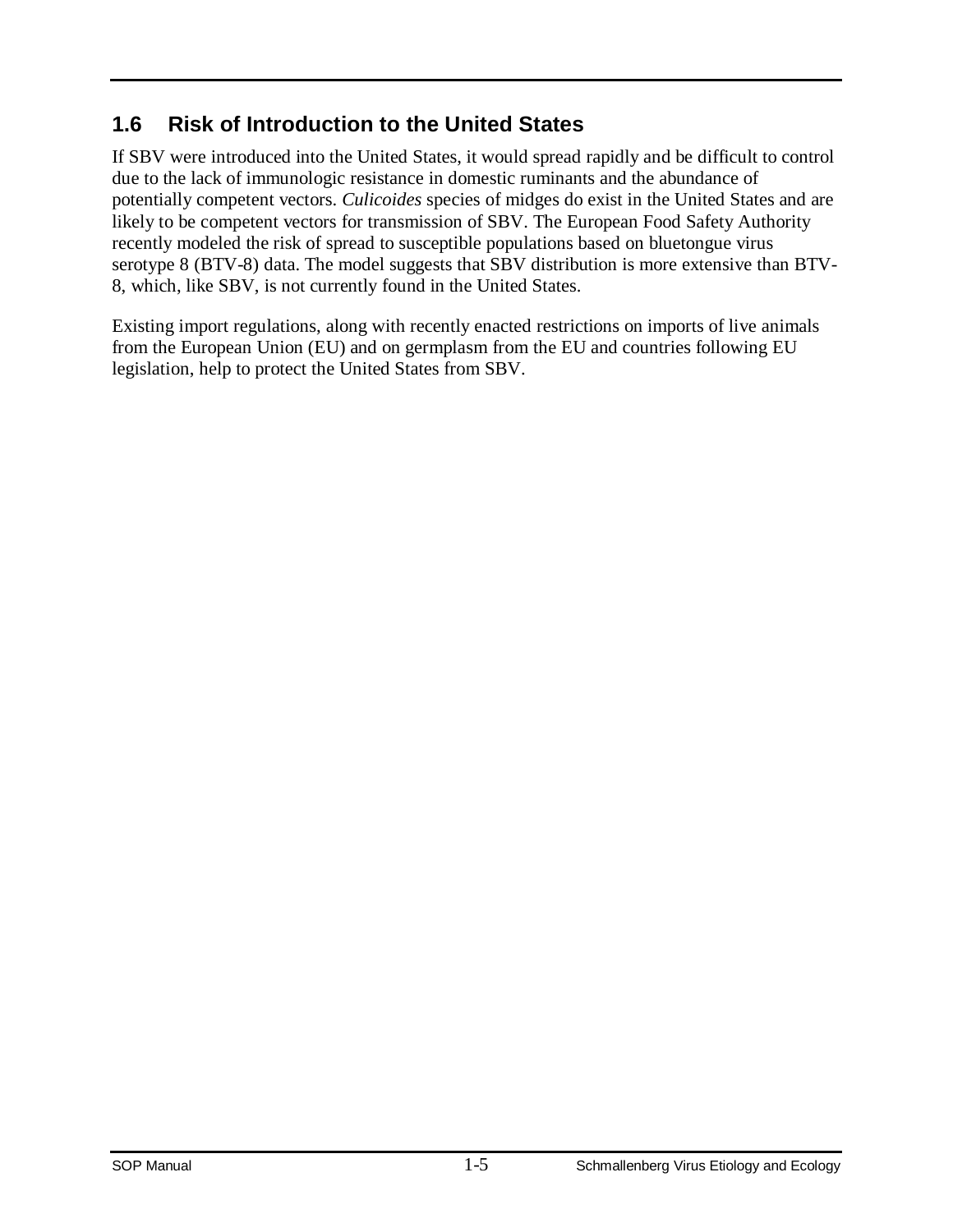## **Attachment 1.A References**

Animal Biosecurity Branch, Animal Division, Department of Agriculture, Fisheries and Forestry, Australian Government. (2012) Biosecurity Measures for Schmallenberg Virus in Bovine Germplasm Imported from Europe.

Barlow A, Green P, Banham T, Healy N. 2013. "Serological confirmation of SBV infection in wild British deer". *Veterinary Record*. 172(16): 429.

Centers for Epidemiology and Animal Health, National Surveillance Unit, APHIS. (2012) Draft Case Definition for Schmallenberg Virus.

Doceul V, Lara E, Sailleau C, Belbis G, Richardson, J, Breard E, Viarogue C, Dominguez M, Hendrikx R, Calavas D, Desprat A, Languille J, Comtet L, Pourquier P, Eleouet J, Delmas B, Marianneua P, Vitour D, Zientara S. 2013. "Epidemiology, molecular virology and diagnostics of Schmallenberg virus, an emerging orthobunyavirus in Europe." *Veterinary Research*. 44(31).

European Food Safety Authority (EFSA). (2012) Technical Report: 'Schmallenberg' virus: likely epidemiological scenarios and data needs.

European Livestock Association. Antibodies against Schmallenberg virus [SBV] in 70 per cent of the dairy cattle population in the Netherlands. 2012b; accessed March 2012. Available online: [http://ela-](http://ela-europe.org/ELA%20teksten/Schmallenberg%20virus/antibodies%20against%20SBV.pdf)

[europe.org/ELA%20teksten/Schmallenberg%20virus/antibodies%20against%20SBV.pdf.](http://ela-europe.org/ELA%20teksten/Schmallenberg%20virus/antibodies%20against%20SBV.pdf)

European Livestock Association. Belgium: Pools of Culicoides spp. found positive for Schmallenberg virus by RT-qPCR. 2012a; accessed March 2012. Available online: [http://ela](http://ela-europe.org/ELA%20teksten/Schmallenberg%20virus/Pools%20of%20cullicoides%20found%20positive%20for%20Schmallenberg%20virus%20by%20RT-qPCR.pdf)[europe.org/ELA%20teksten/Schmallenberg%20virus/Pools%20of%20cullicoides%20found%20](http://ela-europe.org/ELA%20teksten/Schmallenberg%20virus/Pools%20of%20cullicoides%20found%20positive%20for%20Schmallenberg%20virus%20by%20RT-qPCR.pdf) [positive%20for%20Schmallenberg%20virus%20by%20RT-qPCR.pdf.](http://ela-europe.org/ELA%20teksten/Schmallenberg%20virus/Pools%20of%20cullicoides%20found%20positive%20for%20Schmallenberg%20virus%20by%20RT-qPCR.pdf)

Goller KV, Hoper D, Schirrmeier, Mettenleiter TC, Beer M. 2012. "Schmallenberg virus as possible ancestor of Shamonda virus." *Emerging Infectious Diseases*. 18(10): 1644-1646.

Hoffman B et al. (2012) Novel Orthobunyavirus in Cattle, Europe, 2011. *Emerging Infectious Diseases.* 18(3): 469 – 472.

Noad R, Brownlie J. (2013) "Schmallenberg virus: continuing a trend?" *Virus Adaptation and Treatment*. 5:11-19.

OIE. 2013. "Schmallenberg Virus." Technical Factsheet. [www.oie.int](http://www.oie.int/)

Saeed MF, Li L, Wang H, Weaver SC, Barrett ADT. (2001) Phylogeny of the Simbu serogroup of the genus Bunyavirus. *Journal of General Virology*. 82: 2173 – 2181.

Reusken C, Koopmans M (National Institute of Public Health and the Environment, The Netherlands). (2011) Risk Profile Humaan Schmallenbergvirus. Available at: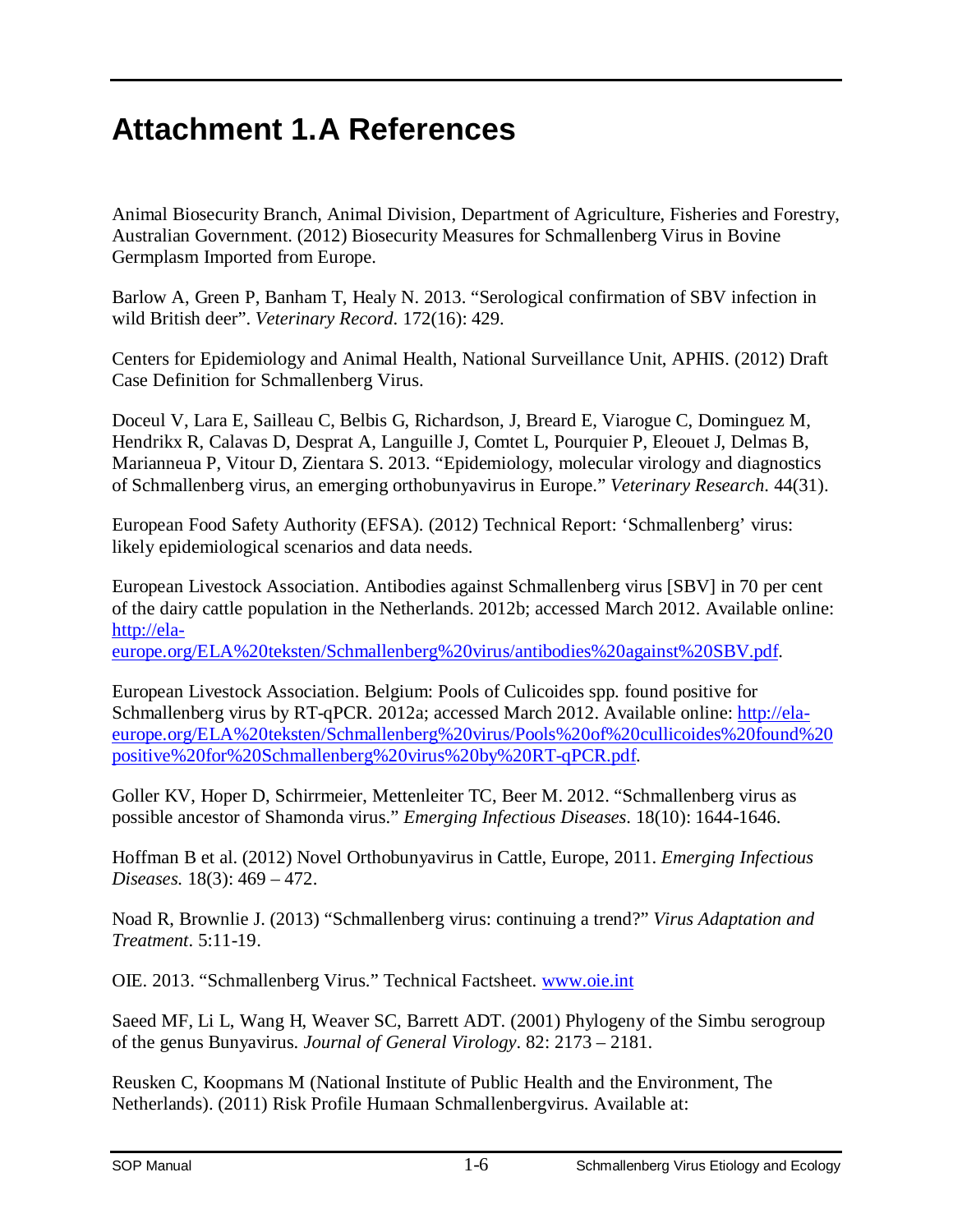[http://www.onehealthportal.nl/media/2815/risk%20profile%20humaan%20schmallenbergvirus%](http://www.onehealthportal.nl/media/2815/risk%20profile%20humaan%20schmallenbergvirus%20def%20version%20211211.pdf) [20def%20version%20211211.pdf.](http://www.onehealthportal.nl/media/2815/risk%20profile%20humaan%20schmallenbergvirus%20def%20version%20211211.pdf) Accessed March 2012.

Wensman JJ, Blomqvist G, Hjort M, Holst BS. (2013) "Presence of antibodies to Schmallenberg virus in a dog in Sweden." *Journal of Clinical Microbiology*. jcm.asm.org.

Wernike K, Hoffmann B, Beer M. (2013) Schmallenberg Virus. In: Roth JA, Richt JA, Morozov IA, editors. *Vaccines and Diagnostics for Transboundary Animal Diseases*. Basel, Switzerland: Karger.